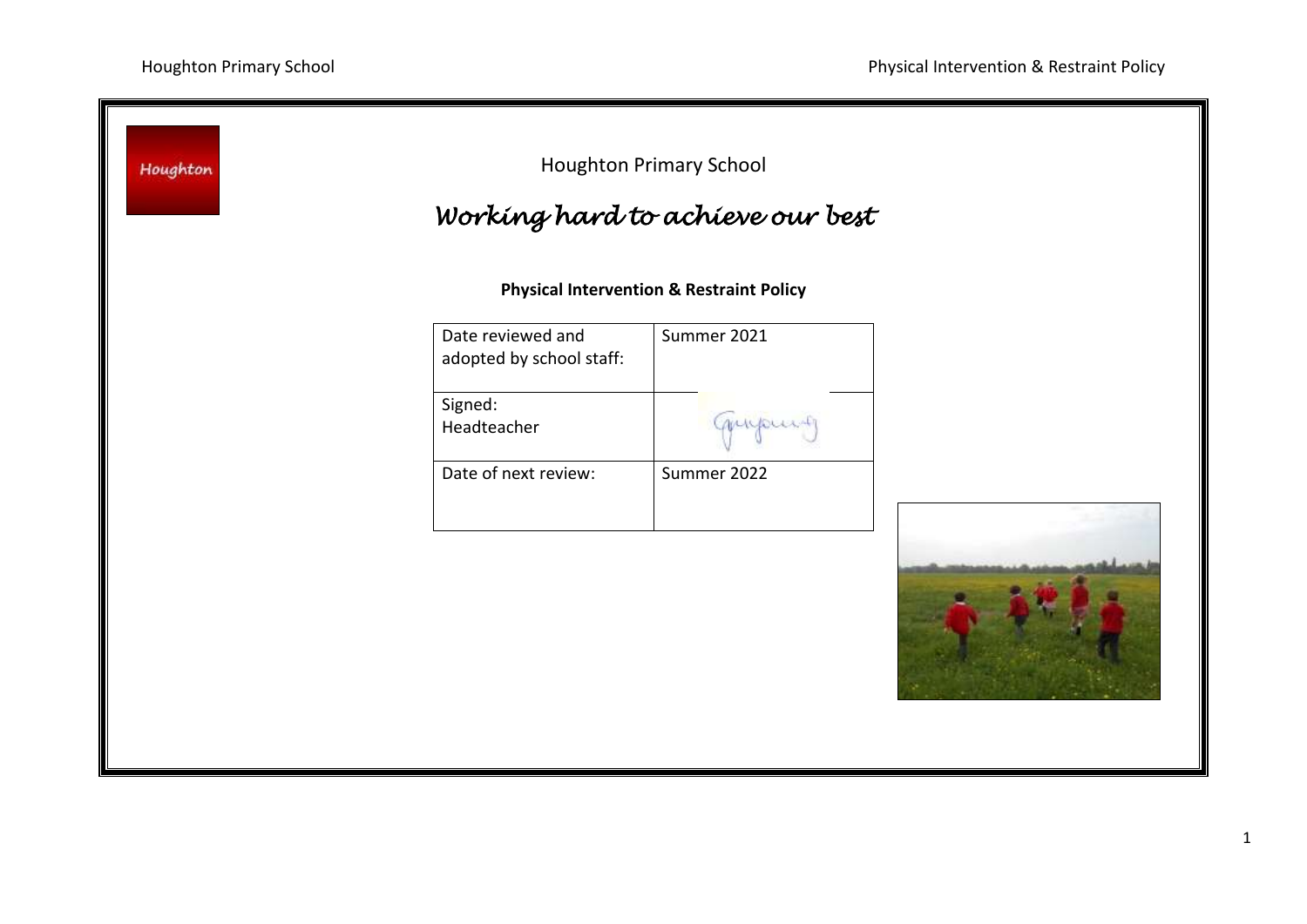## **Definition**

There is no legal definition of 'reasonable force' so it is not possible to set out comprehensively when it is reasonable to use force, or the degree of force that may reasonably be used. It will always depend on all the circumstances of the case.

Schools should refer to DFE Use of Reasonable Force: Advice for head teachers, staff and governing bodies (2012). Use of restrictive physical intervention describes how a trained member of staff uses an approved hold or technique to physically contain a young person, the use of this approach may have been agreed as part of an assessed management plan.

The use of force is used to describe situations other than this where the use of a physical response may be to prevent immediate and significant harm occurring in a situation which cannot be contained in any other manner.

## **The Use of Physical Intervention & Restraint**

This policy does not seek to provide a full legal summary nor to offer advice for the context in which any incident might occur. However it is important to recognise that the use of restrictive physical interventions needs to be consistent with the Human Rights Act (1998) and the United Nations Convention on the Rights of the Child (ratified 1991). These are based on the assumption that every child and young person is entitled to:

- respect for his or her private life
- the right not to be subjected to inhuman or degrading treatment
- the right to liberty and security
- the right not to be discriminated against in his/her enjoyment of those rights.

Restrictive physical interventions need to be child or young person specific, integrated with other less intrusive approaches, and clearly part of an education or placement plan approach to reduce risk when needed. They must not become a standard way of managing children and young people, or as a substitute for training in people related skills.

Physical intervention must never be used simply to maintain or bolster good order in the classroom or other environment. It is expected that its use will be rare, in exceptional circumstances when a particular need arises. It should never become habitual or routine.

The Framework for the EYFS states that physical intervention can only be taken for the purposes of averting immediate danger of personal injury to any person (including the child) or to manage a child's behaviour if absolutely necessary.

In Cambridgeshire County Council the term 'restrictive physical intervention' should be interpreted as describing direct safeguarding action.

The term 'restrictive physical intervention' is defined by the DfES/DoH (2002) as being 'designed to prevent movement or mobility or to disengage from dangerous or harmful physical contact…'

There are 4 main principles underpinning any physical intervention:

- Restrictive Physical Interventions should, wherever possible, be avoided.
- There are occasions when the use of such interventions would be appropriate.
- Such interventions should always be reasonable and proportional to the circumstances.
- When restrictive physical interventions are necessary, they should recognise the need to maintain the dignity of all concerned as well as always being intended to preserve their safety.

It is a criminal offence to use physical force, or to threaten to use force (for example, by raising a fist, or using verbal threat), unless the circumstances give rise to a 'lawful excuse' or justification for use of force. (DfES/DoH 2002)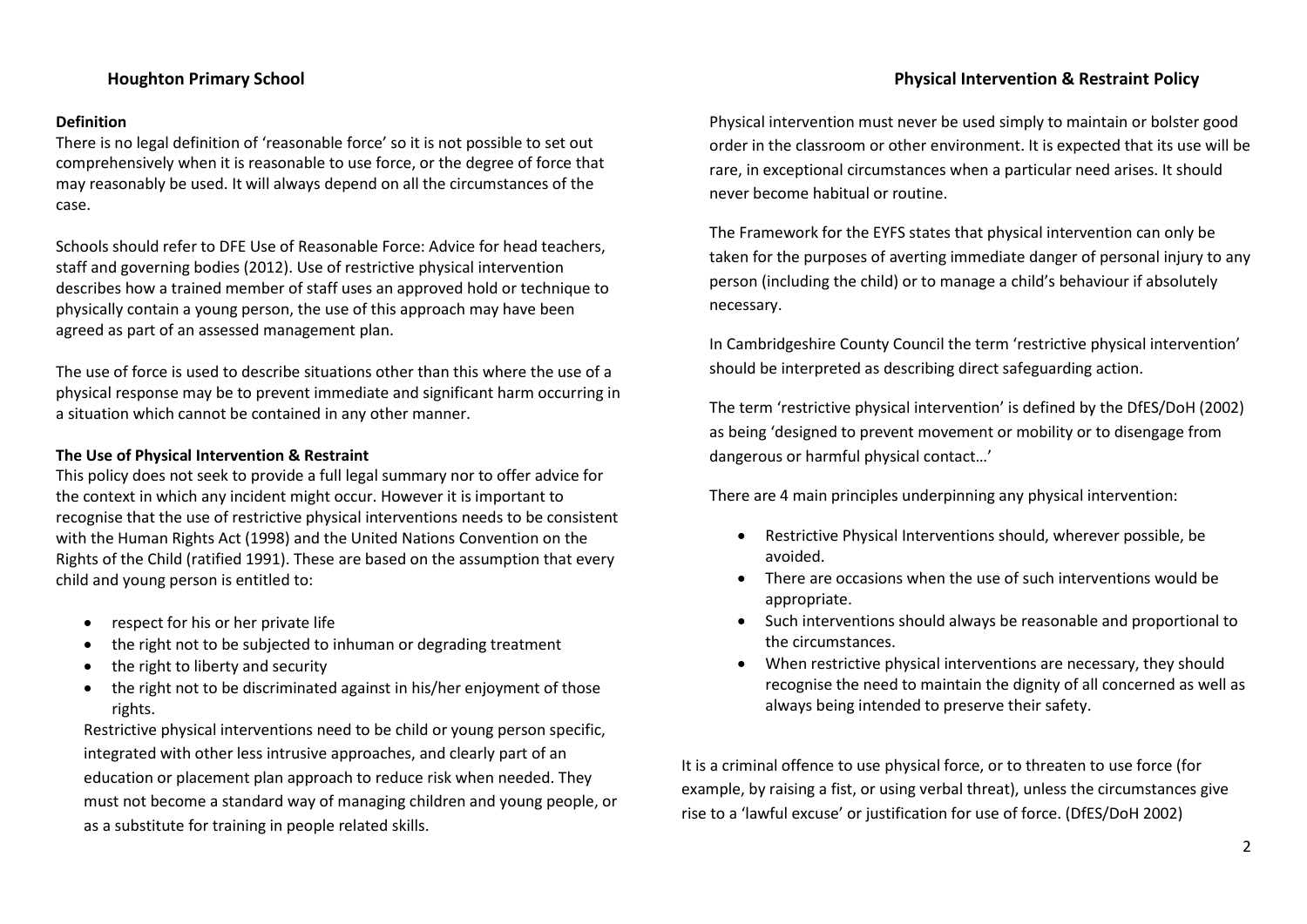Due notice should be given to the DfE publication Use of Reasonable Force: Advice for headteachers, staff and governing bodies 2012.

**Key Points:** Schools can use reasonable force to:

- prevent a pupil at risk of harming themselves through physical outbursts;
- remove disruptive children from the classroom where they have refused to follow an instruction to do so;
- prevent a pupil behaving in a way that disrupts a school event or a school trip or visit;
- prevent a pupil leaving the classroom where allowing the pupil to leave would risk their safety or lead to behaviour that disrupts the behaviour of others;
- prevent a pupil from attacking a member of staff or another pupil, or to stop a fight in the playground.

Schools cannot:

 use force as a punishment – it is always unlawful to use force as a punishment.

The decision on whether to physically intervene is down to the professional judgement of the staff member concerned. Whether the force used is reasonable will always depend on the particular circumstances of the case.

The use of force is reasonable if it is proportionate to the consequences it is intended to prevent. This means the degree of force used should be no more than is needed to achieve the desired result.

School staff should expect the full backing of their leadership team and governing body when they have used force appropriately.

Whenever restrictive physical intervention is used it must be recorded by the school so that a clear record is kept of the incident which can be shared as appropriate.

Education and Inspections Act 2006 For schools, Section 93 of the Education and Inspections Act 2006 (which replaces section 550A of the Education Act 1996) enables school staff to use such force as is reasonable in the circumstances to prevent a pupil from doing, or continuing to do, any of the following:

- a) committing any offence (or, for a pupil under the age of criminal responsibility, what would be an offence for an older pupil);
- b) causing personal injury to, or damage to the property of, any person (including the pupil himself); or
- c) prejudicing the maintenance of good order and discipline at the school or among any pupils receiving education at the school, whether during a teaching session or otherwise.

The staff to which this power applies are defined in section 95 of the Act. They are:

- a) any teacher who works at the school, and
- b) any other person whom the head teacher has authorised to have control or charge of pupils.

This:

- (i) includes support staff whose job normally includes supervising pupils such as teaching assistants, learning support assistants, learning mentors and lunchtime supervisors
- (ii) can also include people to whom the head teacher has given temporary authorisation to have control or charge of pupils such as paid members of staff whose job does not normally involve

# **Houghton Primary School Physical Intervention & Restraint Policy**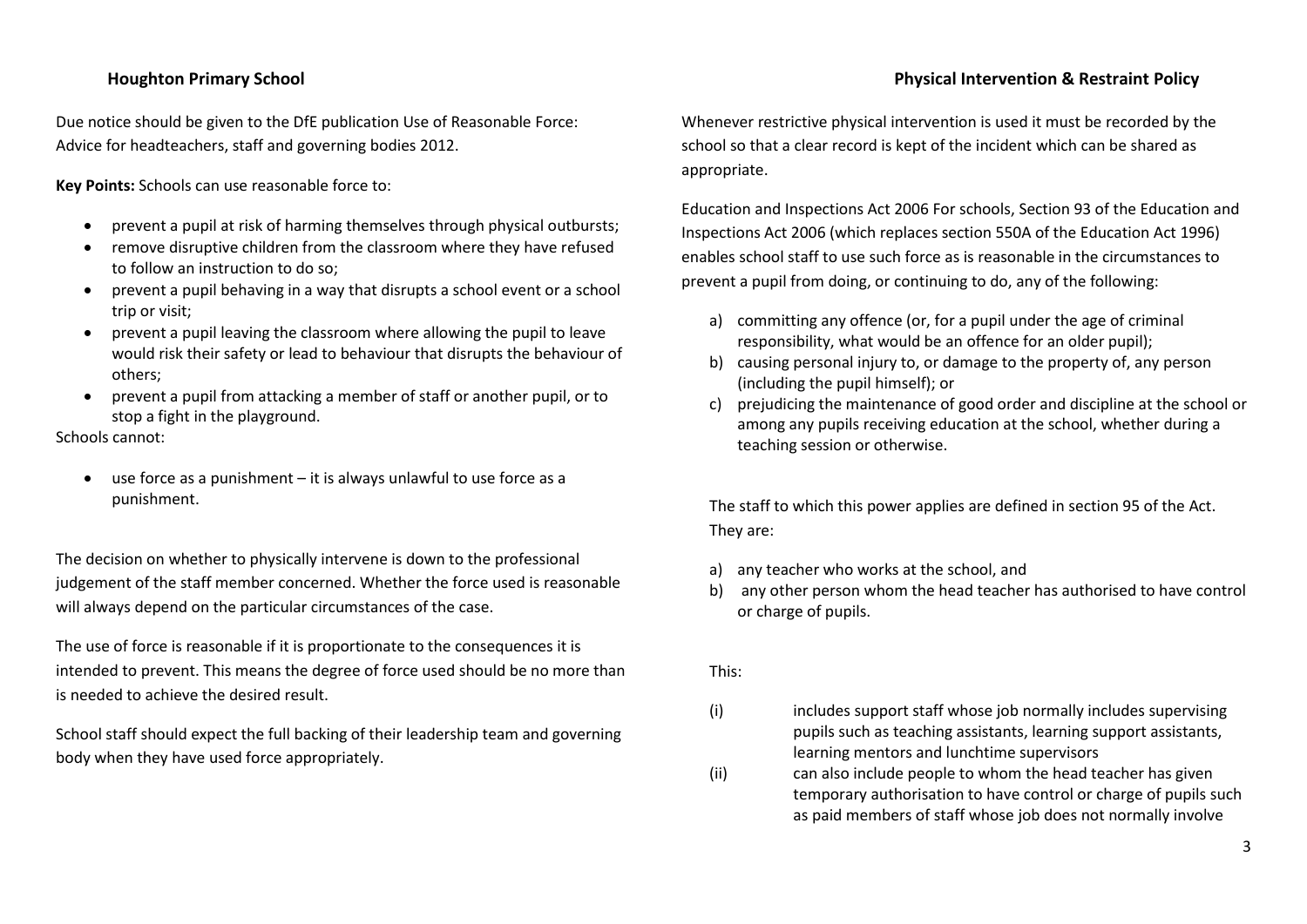supervising pupils (for example catering or premises-related staff) and unpaid volunteers (for example, parents accompanying pupils on school organised visits)

(iii) does not include pupils e.g. prefects or other such roles.

The power may be used where the pupil (including a pupil from another school) is on school premises or elsewhere in the lawful control or charge of the staff member (for example on a school visit).

The Act stipulates that the head teacher may empower staff by reference to an individual pupil or staff member, or a group of pupils of a particular description, all pupils, or a group of staff of a particular description.

There are no legal requirements as regards how staff or pupils should be notified of such a decision, this being a matter of common sense and professional judgement. Head teachers should, however, do this in writing for the sake of certainty – including reflecting as appropriate in staff members' contracts, and making this a part of the measures that the head teacher sets down in the school behaviour policy.

Corporal punishment – as defined in section 548 of the Education Act 1996 – is unlawful. Use of restrictive physical intervention may give rise to an action in civil law for damages if it results in injury, including psychological trauma, to the person concerned. However, Cambridgeshire County Council expect that governing bodies will support staff who, having been appropriately trained in a restrictive physical intervention, follow this policy and act in a reasonable manner.

If a child acts in a way which is dangerous or harmful to him or herself or others, then Cambridgeshire County Council expects the member of staff dealing with the behaviour to react in a way consistent with the duty of care

The use of force should only be applied if it is reasonable, proportionate and absolutely necessary.

Following any incident, if it is considered that similar situations are likely to occur again then a risk assessment should be undertaken and appropriate training given to staff in restrictive physical intervention, if necessary.

## **Appropriate Use of Force and Physical Intervention**

they have for that child.

The importance of attempting to de-escalate situations and avoid the use of force and restrictive physical intervention should be clear in all setting policies. It is important to recognise that positive or 'contingent' touch may be beneficial in some cases, for some children and young people, and that settings should not have a policy which seeks to avoid all physical contact between staff and children / young people.

DFE Use of Reasonable Force: Advice for head teachers, staff and governing bodies (2012) states: 'It is not illegal to touch a pupil. There are occasions when physical contact, other than reasonable force, with a pupil is proper and necessary.'

Examples of where touching a pupil might be proper or necessary:

- holding the hand of the child at the front/back of the line when going to assembly or when walking together around the school
- when comforting a distressed pupil
- when a pupil is being congratulated or praised
- to demonstrate how to use a musical instrument
- to demonstrate exercises or techniques during PE lessons or sports coaching

# **Houghton Primary School Physical Intervention & Restraint Policy**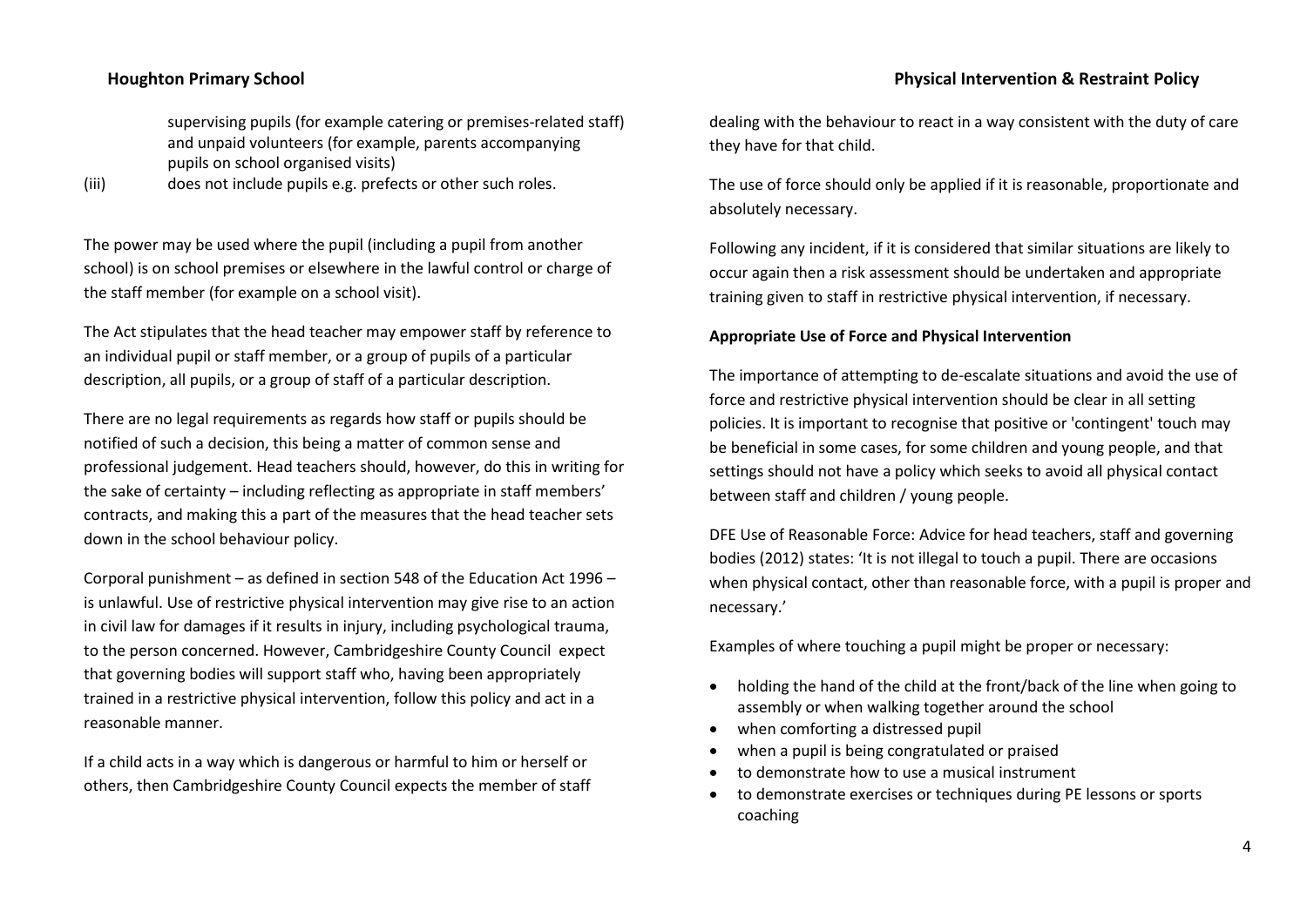## to give first aid.

As described in detail in the previous section, restrictive physical interventions may be used to achieve different outcomes such as:

- to break away from dangerous or harmful physical contact
- to separate the person from the events triggering risk and/or challenging behaviour
- to protect the child or young person.

## Interventions may be;

- Carried out only by those staff who have received specific 'Team Teach' training
- Proactive, in which staff employ, where necessary, prearranged strategies and methods which are based upon a risk assessment and recorded in individual plans.
- Reactive, which occur in response to unforeseen events.

In all situations, the decision to intervene using physical restraint should be a professional judgment taken calmly and in full knowledge of the desired outcome. Though likely to be a last resort it should be an act of care, not punishment; a conscious decision to act in the child or other's best interest, and not an act of desperation or a tool to force compliance.

The headteacher is responsible for ensuring that they use this document to ensure that:

- there is a current policy in place for the setting
- there is opportunity to review the policy at least annually
- dynamic and robust risk assessments are in place
- all incidents of restrictive physical intervention are recorded and reported as required
- appropriate support and de-brief is available to children, young people and staff, and that they are aware of how to access the
- parents and carers are kept informed of any risks or incidents requiring physical intervention or use of force.

support available

Only the minimum of restrictive physical intervention necessary to prevent injury or to remove the risk of harm should be applied and, if used, this should be accompanied by calmly letting the child/young person know what they need to do to remove the need for restrictive physical intervention.

Staff should seek to recognise signs when a child becomes calm whilst being held; they may physically feel it as this is part of the child's communication that they have calmed down. As soon as it is safe to do so, the restrictive physical intervention should be gradually relaxed to allow the child or young person to gain self-control.

Wherever possible, restrictive physical interventions should be used in a way that is sensitive to, and respects the cultural expectations of children and their attitudes towards physical contact. This should always form part of the child's risk assessment.

Whether it is reasonable to use force, and the degree of force that could reasonably be employed, will also depend on the age and understanding of the child or young person, as reasonable use is likely to vary greatly from a very young child to a young adult. It is also important to recognise that where a restraint might be considered reasonable in one instance it may not be in another.

# **Houghton Primary School Physical Intervention & Restraint Policy**